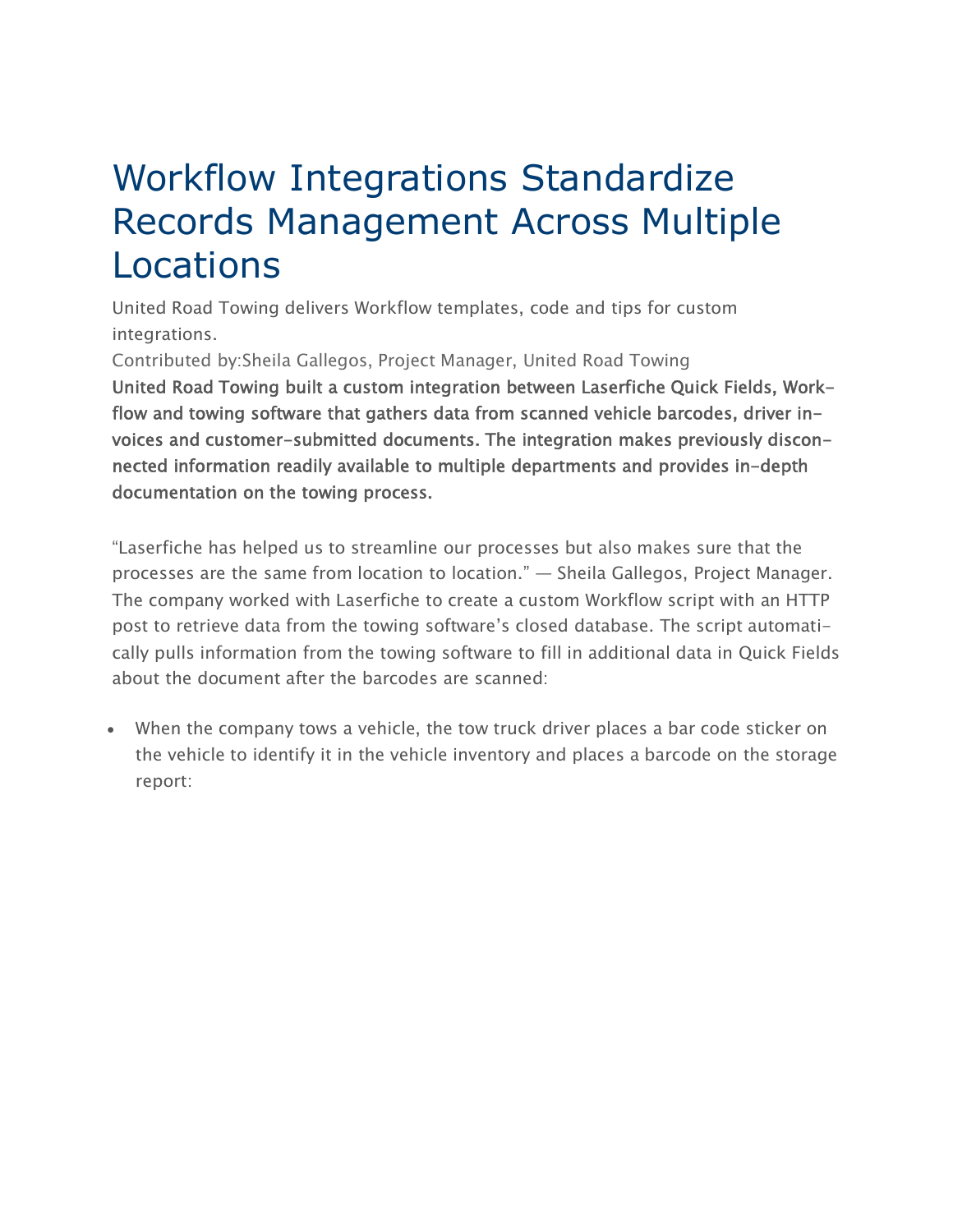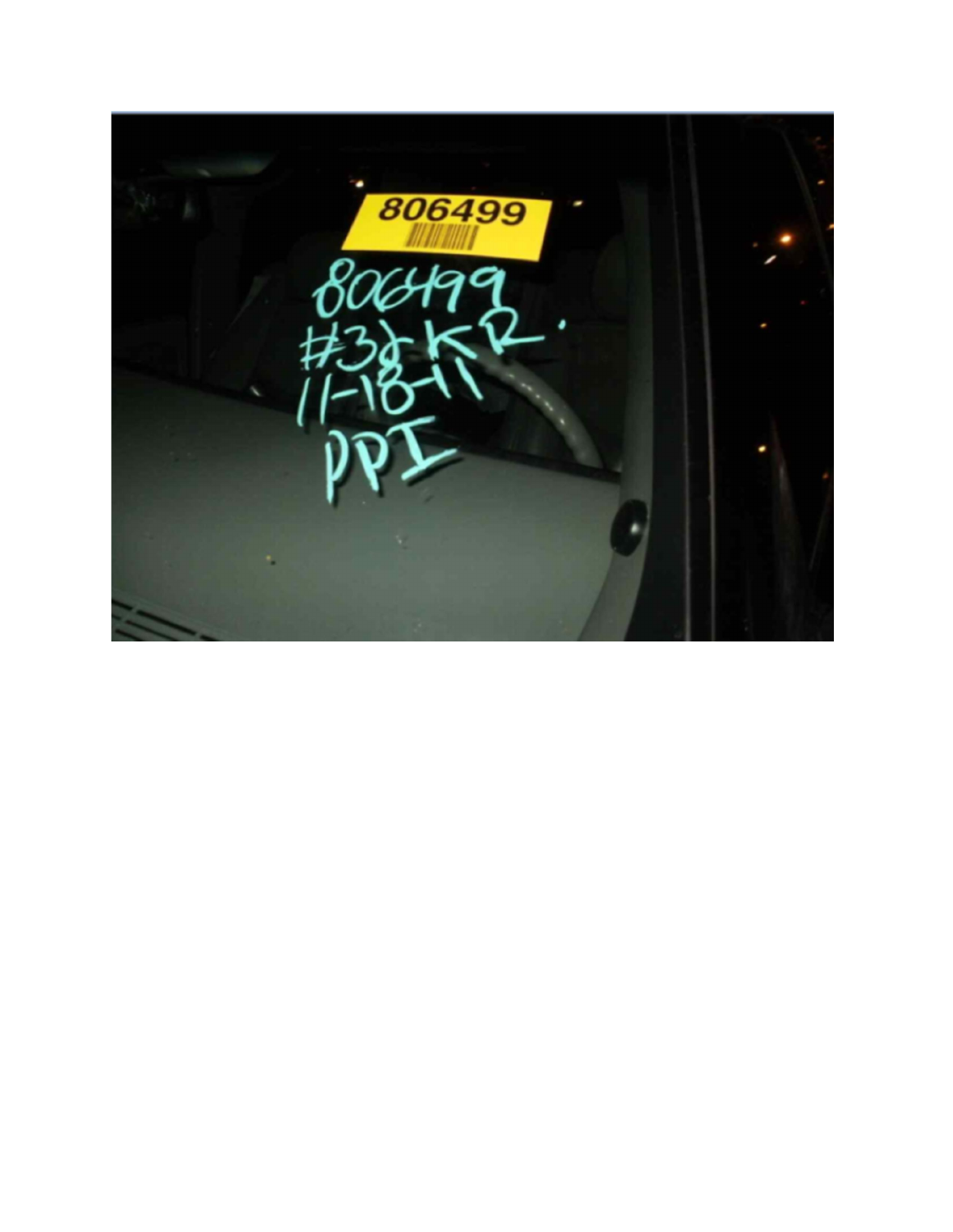| <b>URS Southwest, Inc.</b><br><b>Vehicle Storage and Inspection Report</b>                                                       |                                                  |                 |                                                                                                                         |                              | 806499                          |                   |  |
|----------------------------------------------------------------------------------------------------------------------------------|--------------------------------------------------|-----------------|-------------------------------------------------------------------------------------------------------------------------|------------------------------|---------------------------------|-------------------|--|
| <b>Law Enforcement Information</b>                                                                                               |                                                  |                 | Please answer the following questions. If YES, have officer initial appropriate "Yes" box.                              | <b>Vehicle Condition</b>     |                                 |                   |  |
| is this tow an owner's request?<br>( ) Yes<br>$($ $)$ No<br>(i.e. did the vehicle owner or operator request this towing company) |                                                  |                 | $\square$ Drivable<br>$\Box$ Stripped                                                                                   | □ Wrecked<br><b>D</b> Burned | □ Vandalized                    | □ See Remarks     |  |
| Is this a special situation?                                                                                                     |                                                  | yes /           |                                                                                                                         |                              |                                 |                   |  |
| $\Box$ Canal                                                                                                                     | □ Swimming Pool                                  | $\Box$ 4x4      | $\Box$ Rollover                                                                                                         |                              |                                 |                   |  |
| D River Bottom                                                                                                                   | □ Desert                                         | □ Barrier Cable |                                                                                                                         |                              |                                 |                   |  |
|                                                                                                                                  |                                                  |                 |                                                                                                                         |                              |                                 |                   |  |
|                                                                                                                                  |                                                  |                 |                                                                                                                         |                              |                                 |                   |  |
|                                                                                                                                  |                                                  |                 |                                                                                                                         |                              |                                 |                   |  |
|                                                                                                                                  |                                                  |                 |                                                                                                                         |                              |                                 |                   |  |
|                                                                                                                                  |                                                  |                 |                                                                                                                         |                              |                                 |                   |  |
| Is this a "PCC-36"? ( ) Yes                                                                                                      |                                                  |                 |                                                                                                                         |                              |                                 |                   |  |
|                                                                                                                                  |                                                  |                 | If there is a Police Hold, please write the agency report number and the phone number to call to get the hold released. |                              |                                 |                   |  |
|                                                                                                                                  | 30 Day Hold ARS-28-3511 (Change 1) Yes           |                 | Boot and Tow ( ) Yes PCC 23-55 ( ) Yes                                                                                  |                              |                                 |                   |  |
|                                                                                                                                  |                                                  |                 |                                                                                                                         |                              |                                 |                   |  |
|                                                                                                                                  |                                                  |                 | Is this Tow to be billed to the Public Agency ordering the tow? ( _________ ) Yes ( ) No                                |                              |                                 |                   |  |
|                                                                                                                                  |                                                  |                 |                                                                                                                         |                              | Date of Contact<br>With Vehicle |                   |  |
| Called By                                                                                                                        |                                                  |                 | $Date \sim 1$                                                                                                           |                              |                                 | Time In $\Lambda$ |  |
| □ Shamrock                                                                                                                       | □ Durango                                        | C 40th Street   | $\Box$ Other                                                                                                            | Keys                         |                                 |                   |  |
|                                                                                                                                  |                                                  |                 |                                                                                                                         | Radio                        |                                 | Releases          |  |
|                                                                                                                                  | Pick Up Location $\sqrt{2}$ Shorth MCC/in Focurt |                 |                                                                                                                         |                              |                                 |                   |  |
| <b>Towed Mileage</b>                                                                                                             |                                                  |                 | Flat Bed                                                                                                                |                              | □ Wheel Lift                    | $\Box$ Front      |  |
| <b>Recovery Time</b>                                                                                                             | $\lambda$                                        |                 |                                                                                                                         |                              |                                 |                   |  |

- Storage facility staff scans the storage report with the barcode into Laserfiche.
- Quick Fields reads the barcode, places the inventory number into a field and saves the storage report into the Laserfiche repository: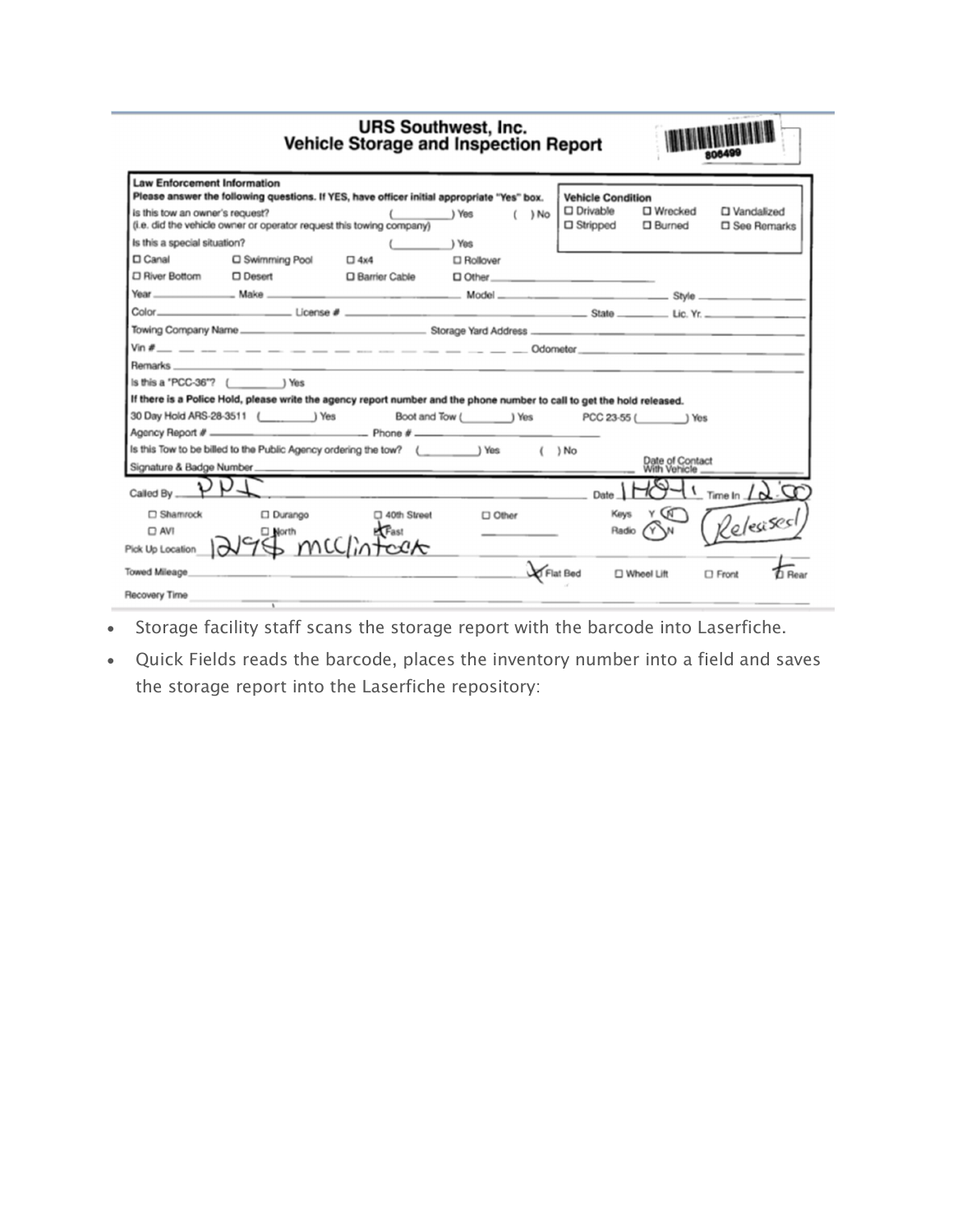| $ 39 $ $\sqrt{2}$ 28%                 | $\cdot$ $\Omega$ $\Omega$ Samples -                                                                                                                                                                                            |                               |                      |                                         | Vehicle Storage Report                                             | $-4x$                  |
|---------------------------------------|--------------------------------------------------------------------------------------------------------------------------------------------------------------------------------------------------------------------------------|-------------------------------|----------------------|-----------------------------------------|--------------------------------------------------------------------|------------------------|
|                                       |                                                                                                                                                                                                                                | <b>URS Southwest, Inc.</b>    |                      |                                         | Default document name:<br>URT-AZ Storage Report %([Bar Code Invv > |                        |
|                                       |                                                                                                                                                                                                                                | <b>Vehicle Storage Report</b> |                      |                                         |                                                                    |                        |
| <b>Law Enforcement Information</b>    | Please answer the following questions. If YES, have officer initial appropriate "Yes" box.                                                                                                                                     |                               |                      |                                         | Fields Tags Properties                                             |                        |
| Is this tow an owner's request?       | (i.e. did the vehicle owner or operator request this towing company)                                                                                                                                                           | $($ $\sqrt{1}$ No<br>) Vies   |                      |                                         | <b>Template: Storage Report</b>                                    |                        |
| Is this a special situation?          |                                                                                                                                                                                                                                | ) Viss                        |                      |                                         | Stock #                                                            |                        |
| <b>D</b> Canal                        | C Swimming Pool                                                                                                                                                                                                                | $\Box$ dx4                    | C Rollover           |                                         | 3:[Bar Code Invoice #])                                            |                        |
| <b>CI River Bottom</b>                | C Desert                                                                                                                                                                                                                       | C) Barrier Cable              | $\Box$ Other $\Box$  |                                         | <b>Customer</b>                                                    |                        |
|                                       | If there is a Police Hold, please write the agency report number and the phone number to call to get the hold released.                                                                                                        |                               |                      |                                         |                                                                    | $\rightarrow$<br>$\mu$ |
| 30 Day Hold ARS-28-3511 ( ) Yes       | Agancy Report # 2010 - 00 2 9 758 Rone # 1e02 - 495 - 500 4                                                                                                                                                                    | Hold Other (<br>1 Years       |                      | Boot and Tow ( ) Yos                    |                                                                    |                        |
|                                       | Is this Tow to be billed to the Public Agency ordering the tow? [Contract of the Division of the Division of the Division of the Division of the Division of the Division of the Division of the Division of the Division of t |                               |                      |                                         | Tow Date / Time                                                    |                        |
|                                       | Signature & Badge Number of Officer Ordering Tow District Law 9455                                                                                                                                                             |                               |                      |                                         | 11:                                                                |                        |
| Called By.                            |                                                                                                                                                                                                                                |                               |                      | Date $3110$ Time h $1924$               |                                                                    |                        |
| 97                                    | MAN HOTEL NOTTONAL MAN 4700                                                                                                                                                                                                    |                               |                      | $52010 - \frac{11}{2} + 2$              | Requesting Party                                                   |                        |
|                                       | CORE GREEN LIGOTOON NONE                                                                                                                                                                                                       |                               | State                | Like, Yie, Charles of Canada and Canada |                                                                    |                        |
|                                       |                                                                                                                                                                                                                                |                               |                      |                                         |                                                                    |                        |
| D'Shamrock                            | C) Durango<br>[] 40th Street                                                                                                                                                                                                   | Cl Other                      | Keys Y &             |                                         |                                                                    |                        |
| $-2751$                               | C North<br>C Fast                                                                                                                                                                                                              |                               | Rado Q N             |                                         | VIN.                                                               |                        |
|                                       | MoklipLocation 3300 W. JACKSON ST                                                                                                                                                                                              |                               |                      |                                         |                                                                    | $\,$                   |
| Towed Mileage                         | D-FtX Bed                                                                                                                                                                                                                      |                               | <b>CJ Wheel Litt</b> | □ Fepet<br>C) Rear                      | License Plate State                                                |                        |
| Recovery Time                         |                                                                                                                                                                                                                                |                               |                      |                                         |                                                                    |                        |
| Have you documented damage? LTNs CINo |                                                                                                                                                                                                                                |                               |                      |                                         | License Plate #                                                    |                        |
| Driver's Name J / M /                 |                                                                                                                                                                                                                                | $23$ metal $1/200$            |                      |                                         |                                                                    |                        |
| $Downesquare \ (Qualc)$               |                                                                                                                                                                                                                                |                               |                      |                                         | Vehicle Color                                                      |                        |
|                                       | Mac Tow internation/1800001 Tow / Damage Cabah & Chase only Lt Glass broken                                                                                                                                                    |                               |                      |                                         |                                                                    |                        |
|                                       |                                                                                                                                                                                                                                |                               |                      |                                         | Vehicle Make                                                       |                        |
|                                       |                                                                                                                                                                                                                                |                               |                      |                                         |                                                                    |                        |

• The custom Workflow script runs a session that searches the towing database using the barcode and fills in additional sections in Quick Fields with retrieved information about the vehicle, such as the vehicle's make, model, year, VIN number as well as customer information, invoice and payment dates: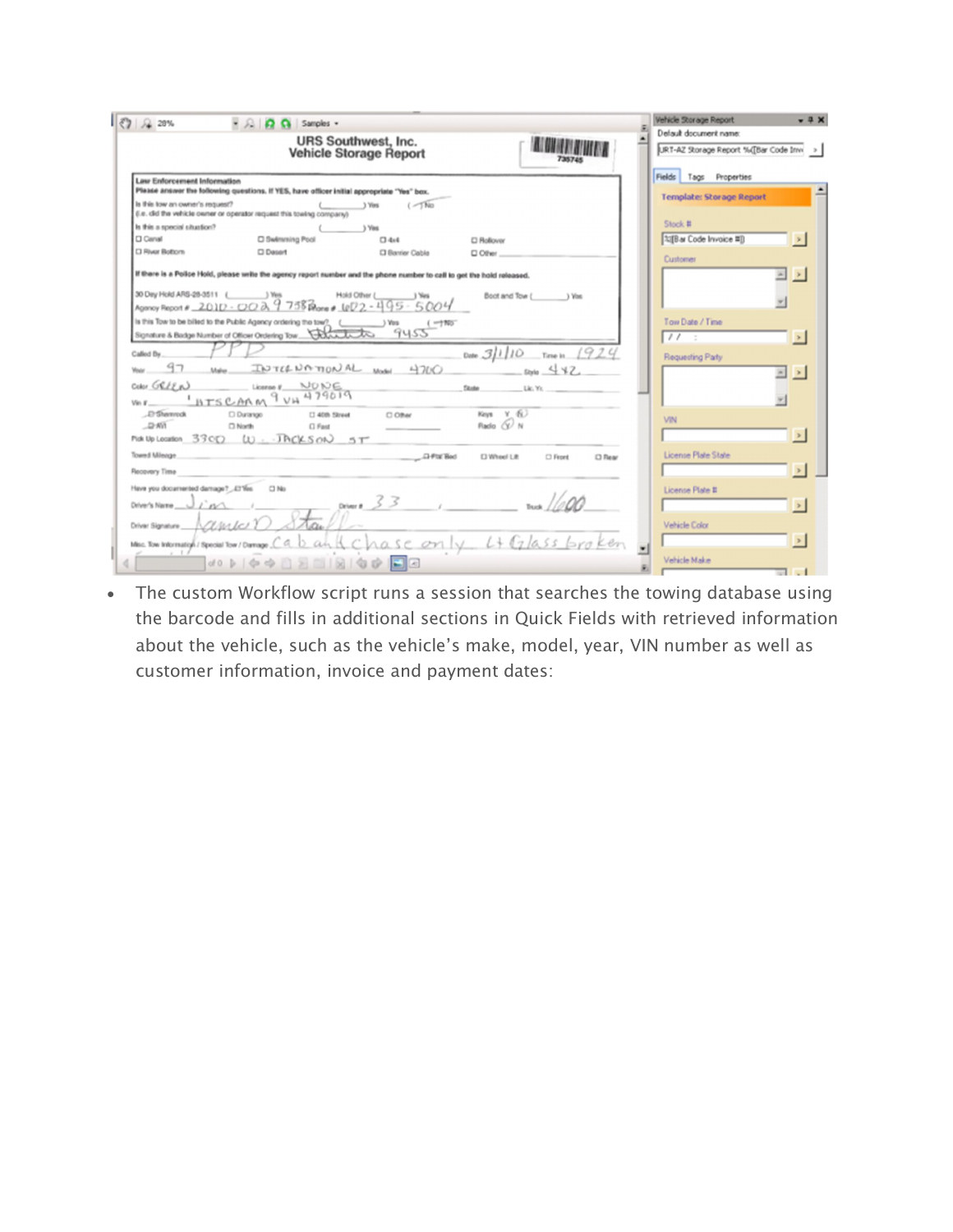| <b>B. Laserfiche TRPS Lookup Service execonfig - Notepad</b>                                                                                                                                                                                                        | 日間図 |
|---------------------------------------------------------------------------------------------------------------------------------------------------------------------------------------------------------------------------------------------------------------------|-----|
| Eb Edt Format Etwi Esb                                                                                                                                                                                                                                              |     |
| k?xml version="1.0" encocinc="utf-8"?>                                                                                                                                                                                                                              |     |
| coonfigurations<br>(appSettings)                                                                                                                                                                                                                                    |     |
| di-- Laserfiche server login information -->                                                                                                                                                                                                                        |     |
| cadd key="server" value="PEXSOCINAGE" /S                                                                                                                                                                                                                            |     |
| cadd key="repository" value="uniTEDROADTOWING" /><br>cadd key="username" value="tops" />                                                                                                                                                                            |     |
| cadd key="password" value="tp.password" />                                                                                                                                                                                                                          |     |
| Polling interval in milliseconds                                                                                                                                                                                                                                    |     |
| $\epsilon$ <sup>1</sup> -- In test set to 5000 (5 seconds). Set back to 800000 for production" $/$ > -->                                                                                                                                                            |     |
| cadd key-" interval" value="90000" />                                                                                                                                                                                                                               |     |
| PRximum number of documents to process in a batch                                                                                                                                                                                                                   |     |
| kadd key-'maxnumdocs" value-'1000' />                                                                                                                                                                                                                               |     |
|                                                                                                                                                                                                                                                                     |     |
| Name of Template Field Key to set status of TOPS lookup<br><add key='templatefieldstatus" value=' status'="" tops=""></add>                                                                                                                                         |     |
| k!-- File for XML to Template Field Mapping -->                                                                                                                                                                                                                     |     |
| kadd key="fieldnapping" value="C:\\Program"Piles\\Laserfiche\\URT TOP5 Lookup Service\\PieldMapping.txt" />                                                                                                                                                         |     |
| k!-- TOCID of "Pending Oriver Invoices" and "Pending Storage Reports" and "Pending Supporting Docs" saved in this file--><br>- sadd key="foldergueuefile" value="C:\\Program Files\\Lasemfiche\\URT TOPS Lookup Service\\PolderQu                                   |     |
|                                                                                                                                                                                                                                                                     |     |
| k!-- File for List of Template Field Keys to lookup into TOPS --><br>{  sadd key="templatefieldkeysfile" value="C:\\Program Files\\Laserfiche\\URT TOPS Lookup Service\\KeyFields.txt" />                                                                           |     |
|                                                                                                                                                                                                                                                                     |     |
| Post UPL                                                                                                                                                                                                                                                            |     |
| cadd key="posturl" value="http://secure.tow.chance.net/apps/LaserFiche/FindCall_NHL.php?CompanyInfo=X8001EXF9X41XC3XE9X08X05&ump" /><br>$d = Test$ Invoice Num = 148681 $\rightarrow$                                                                               |     |
| $d =$ Escape char for $W'$ is '&ano:' $\Longrightarrow$                                                                                                                                                                                                             |     |
| $d =$ Enror Log File $\rightarrow$                                                                                                                                                                                                                                  |     |
| cadd_key="errorlocfile"        value="c:\\tens\\laserfichetopsservice.log"/>                                                                                                                                                                                        |     |
| 4)-- SMIP Server and neturn address for Gmail Notifications-->                                                                                                                                                                                                      |     |
| caddi key="sma" value="v=exchange, laserfiche, con" /><br>kadd key-ineturnaddhess" value-inetitication@lftopsservice.com" />                                                                                                                                        |     |
|                                                                                                                                                                                                                                                                     |     |
| In Debug, set Irue on false                                                                                                                                                                                                                                         |     |
| cadd key-'debug' value-"false" />                                                                                                                                                                                                                                   |     |
|                                                                                                                                                                                                                                                                     |     |
|                                                                                                                                                                                                                                                                     |     |
|                                                                                                                                                                                                                                                                     |     |
| <add clientauthenticationnembershipprovider"="" key="clientsettingsProvider.serviceUni" value="' /&gt;&lt;br&gt;&lt;/scosettings&gt;&lt;/td&gt;&lt;td&gt;&lt;/td&gt;&lt;/tr&gt;&lt;tr&gt;&lt;td&gt;&lt;system.veb&gt;&lt;br&gt;stenbership default¤rovider="></add> |     |
| <onovidens></onovidens>                                                                                                                                                                                                                                             |     |
| kadd name="ClientAuthenticationMembershipProvider" type="System.Web.ClientServices.Providers.ClientFormsAuthenticationMembershipProvider. System.Web.f <br>                                                                                                         |     |
|                                                                                                                                                                                                                                                                     |     |
| <role%snager_defaultfrovider="clientroleprovider" enabled="true"><br/>conovidens&gt;</role%snager_defaultfrovider="clientroleprovider">                                                                                                                             |     |
| kadd name="ClientRoleProvider" type="System.Web.ClientServices.Froviders.ClientPoleProvider, System.Web.Extensions, Version=3.5.0.0, Culture=neutral,                                                                                                               |     |
| <br>c/roleHanceer>                                                                                                                                                                                                                                                  |     |
| (/system.web)                                                                                                                                                                                                                                                       |     |
| c/configuration:                                                                                                                                                                                                                                                    |     |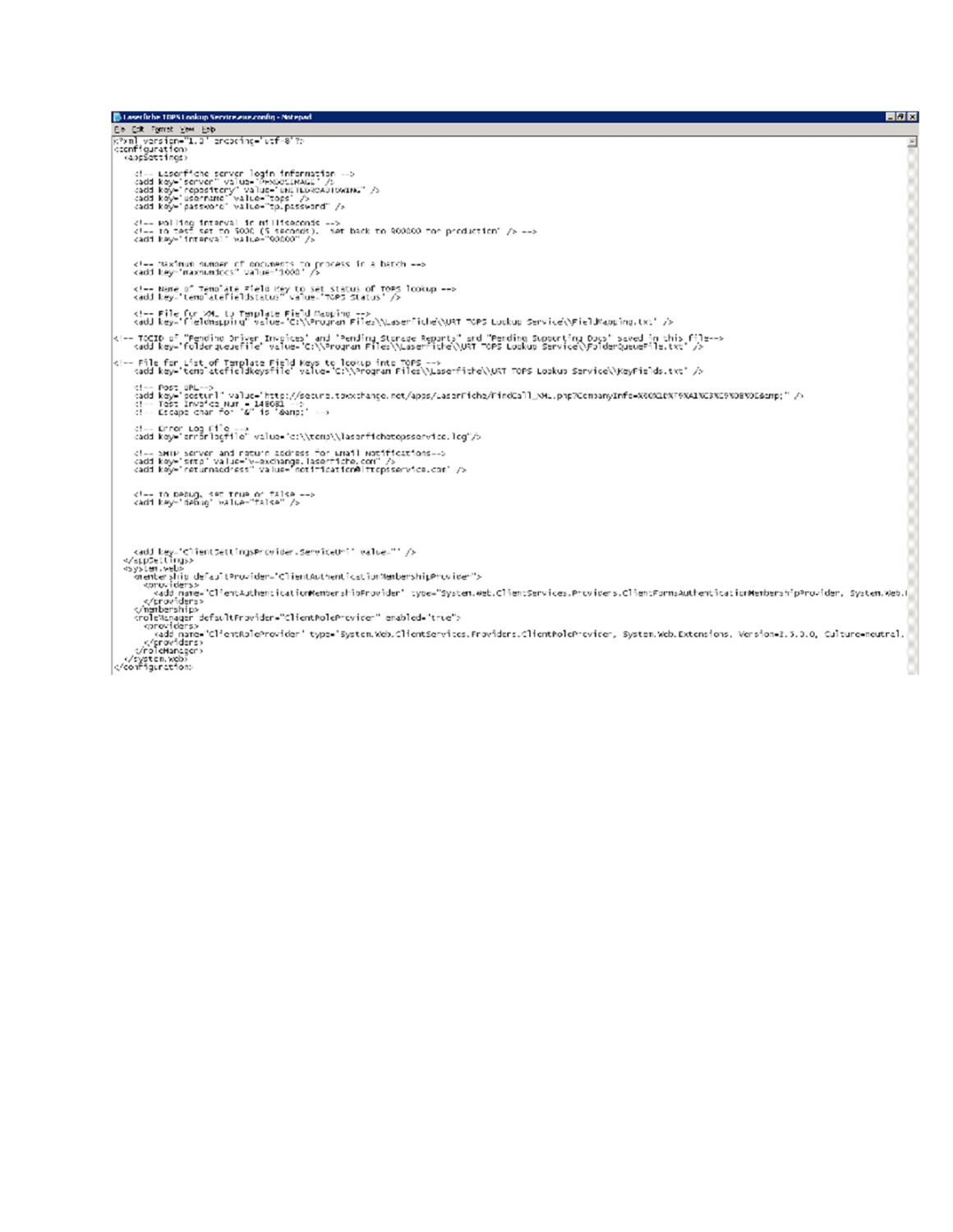| J - Laserfiche                                                                                                                                                                                                                                            |                                            | <b>Brown Claim</b><br>ж, |
|-----------------------------------------------------------------------------------------------------------------------------------------------------------------------------------------------------------------------------------------------------------|--------------------------------------------|--------------------------|
| inatations Tools Window<br>Help                                                                                                                                                                                                                           |                                            |                          |
| $\bullet \bullet \mathcal{R}$                                                                                                                                                                                                                             |                                            |                          |
| $4 \times$<br>Image                                                                                                                                                                                                                                       | Metadata                                   | $x *$                    |
| URS Southwest, Inc.<br>×                                                                                                                                                                                                                                  | Fields<br>Links<br><b>Versions</b><br>Tags |                          |
| <b>Vehicle Storage and Inspection Report</b>                                                                                                                                                                                                              |                                            |                          |
| Law Enforcement Information                                                                                                                                                                                                                               | Template: Storage Report                   | ۰                        |
| Please answer the following questions. If YES, have officer initial appropriate "Yes" box.<br>Vehicle Condition                                                                                                                                           | Stock #                                    |                          |
| C Drivable<br>D Wrecked<br>D Vandalized<br>is this tow an owner's request?<br>$\leftarrow$<br>) Yes<br>$1 \rightarrow N\sigma$<br>(i.e. did the vehicle owner or operator request this towing company)<br>$\square$ Stripped<br>D Bunned<br>D See Remarks | 806499                                     | $\geq$                   |
| <b>Creditation Interacts a skill at</b><br><b>J</b> Yes                                                                                                                                                                                                   | <b>Customer</b>                            |                          |
| C Canal<br>C Swimming Pool<br>$\square$ doel<br><b>D Rollover</b>                                                                                                                                                                                         | <b>Urban Commuter PP1</b>                  | Þ.                       |
| D River Bottom<br>D Desert<br><b>Q Berrier Cable</b><br><b>D</b> Other<br>Year Moles<br>Model                                                                                                                                                             |                                            |                          |
| $SMA =$<br>$-$ State Lie Yr $-$<br>Color_<br>$\frac{1}{2}$ Library $\theta$ $\frac{1}{2}$                                                                                                                                                                 | Tow Date / Time                            |                          |
| Towing Company Name<br>Storage Yard Address                                                                                                                                                                                                               | 11/18/2011 11:50:28 PM                     | æ,<br>$\rightarrow$      |
|                                                                                                                                                                                                                                                           | Requesting Party                           |                          |
| <b>Bernarks</b>                                                                                                                                                                                                                                           | Patrol                                     |                          |
| sthis a "POG-36"? ( ) Yes<br>If there is a Police Hold, please write the agency report number and the phone number to coll to get the hold released.                                                                                                      |                                            | $\geq$                   |
| 30 Day Hold ARS-28-3511 (Chang Director) West<br>Doct and Tow [ ] Yos<br>POC 23-55  <br>) Yes                                                                                                                                                             | VIN.                                       |                          |
| $-$ Prote $\theta$ $-$                                                                                                                                                                                                                                    | 1GKEK63U76J164113                          | $\geq$                   |
| Is this Tow to be billed to the Public Agency ordering the tow? (<br>1 Year<br>(1N <sub>0</sub> )<br>Date of Corract<br>With Vehicle                                                                                                                      | <b>Licence Plate State</b>                 |                          |
| Signature & Badge Number                                                                                                                                                                                                                                  | AZ                                         | $\rightarrow$            |
| りりす<br>Called By.<br>Dete.                                                                                                                                                                                                                                | <b>Ucence Plate #</b>                      |                          |
| ΥĢΓ<br><b>CI Sharrook</b><br><b>D</b> Dusrgo<br>7 40th Street<br><b>DOM</b><br>Keys<br>'elea%                                                                                                                                                             |                                            | $\rightarrow$            |
| Radio<br>TAN<br>Pad<br>w<br>D Both<br>lintexte<br>st mu<br>Pick Up Location                                                                                                                                                                               | Vehicle Color                              |                          |
| <b>LO Flat Bed</b><br>Towad Milaage<br>O Weel Lit.<br>□ Fixant<br>Fi Frer                                                                                                                                                                                 | Black                                      | $\rightarrow$            |
|                                                                                                                                                                                                                                                           | Wilsde Make                                |                          |
| <b>Recovery Time</b>                                                                                                                                                                                                                                      | <b>GMC</b>                                 |                          |
| Have you documented demage? A Yes [7] No<br>$U V_{\text{ext}}$<br>22<br>Diversitaria ABB                                                                                                                                                                  |                                            | $\vert$ $\vert$          |
|                                                                                                                                                                                                                                                           | Vehicle Model                              |                          |
| <b>Driver Signature</b>                                                                                                                                                                                                                                   | Yukon                                      | $\geq$                   |
| Special Tow / Damage                                                                                                                                                                                                                                      | Vehicle Year                               |                          |
| HU3 <i>0</i> 6                                                                                                                                                                                                                                            | 2005                                       | $\rightarrow$            |
| $AET6694 - 12 - 12$                                                                                                                                                                                                                                       | Driver #                                   |                          |
|                                                                                                                                                                                                                                                           | 32                                         | $\geq$                   |
|                                                                                                                                                                                                                                                           | <b>Driver Name</b>                         |                          |
| 166<br>EROMY                                                                                                                                                                                                                                              | Abel Rodarte                               | $\geq$                   |
|                                                                                                                                                                                                                                                           | Truck #                                    |                          |
|                                                                                                                                                                                                                                                           | 2113                                       | $\geq$                   |
|                                                                                                                                                                                                                                                           | Document <sub>1</sub>                      |                          |
| RIGHT<br>REAR                                                                                                                                                                                                                                             | URT-AZ Vehicle Storage Report              | $\geq$                   |
|                                                                                                                                                                                                                                                           | SourceDoc                                  |                          |
|                                                                                                                                                                                                                                                           |                                            | $\rightarrow$            |
| ۰                                                                                                                                                                                                                                                         | $\left\langle \cdot\right\rangle$<br>m     |                          |

When all fields are complete, the Workflow session electronically files the documents by tow date: